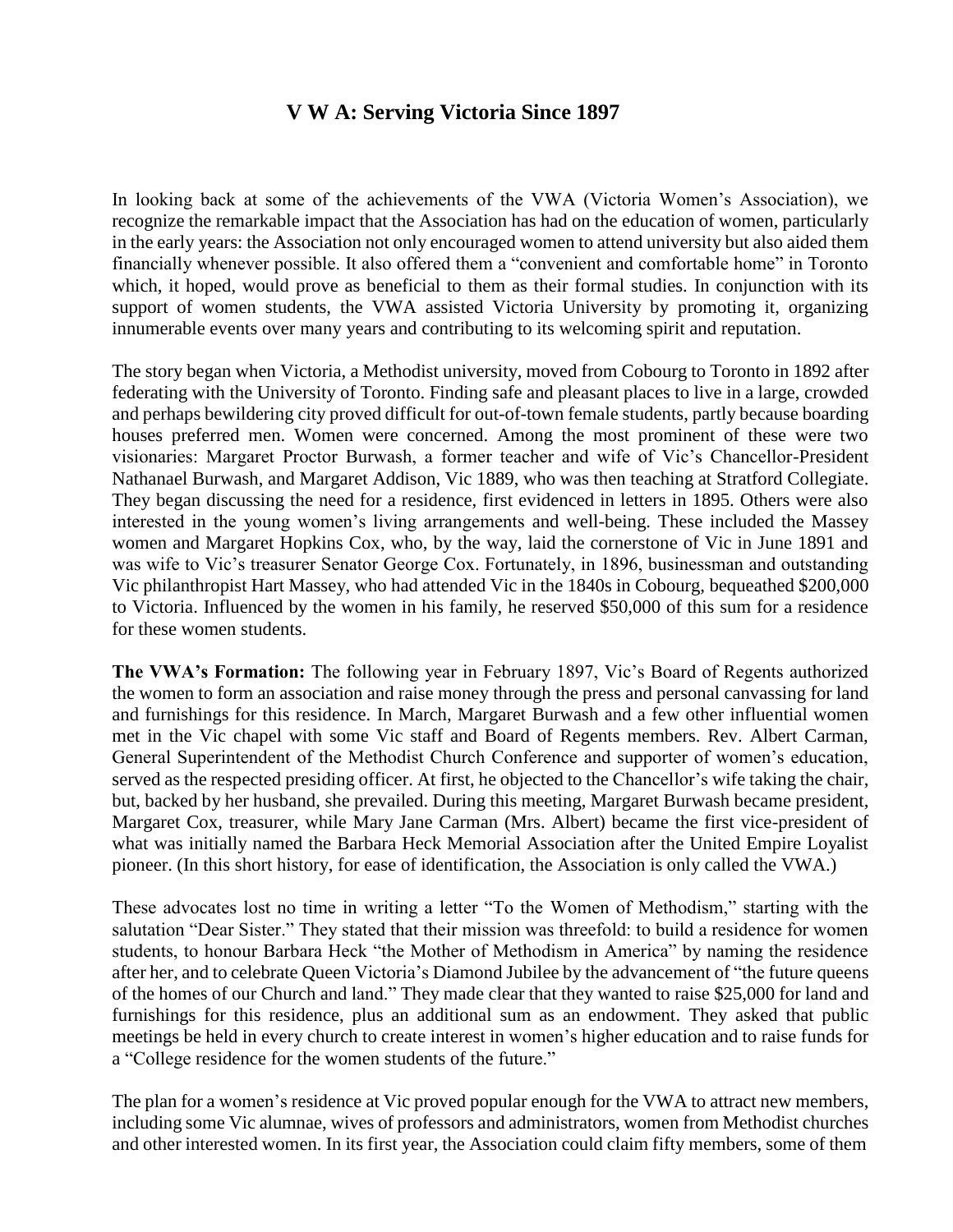conveniently connected to wealth and power; the membership fee was \$1.00. The VWA also encouraged the formation of the Alumnae Association the following year in 1898 to assist with fundraising for this new venture; Addison would become the Alumnae's first president.

**Fundraising:** From the time of its formation in 1897, fundraising has been a constant for the VWA. The difficulty of raising money, particularly in the early years, should not be underestimated. There was a general belief, not just on the part of some men but also on the part of more conservative-minded women, that university education for women was a waste and possibly a destabilizing influence on society. In addition, the average person did not have supplemental money to donate. It is fortunate that these early fundraisers did not realize how exhausting, lengthy and discouraging raising money would be. However, even with periods of disappointments, the Association persisted, and it was not unusual for some members to pressure their wealthy husbands repeatedly for donations. These feisty and formidable champions had been relentlessly speaking, writing hundreds of letters, visiting Methodist churches in Toronto and sending delegates to Methodist conferences to raise interest and, of course, contributions. After extending their efforts, support and money would eventually arrive from Newfoundland, from across Canada, and even from Japan, thanks to some enthusiastic missionaries. By 1900, the VWA had banked over \$5,000. That same year, because it believed in the pairing of a healthy body and a healthy mind, the Association was also able to pay for gym classes for female students in the basement of Vic. Their belief also resulted in the installation of a gym with showers in the basement of the new residence.

**The Building:** Following some lively discussions, the name of Barbara Heck Hall for the residence was wisely rejected; it would be called Annesley Hall after another admired woman, Susannah Annesley, mother of the Wesleys. This precipitated a name change for the Association in 1901 to Victoria Women's Residence and Educational Association; the words Residence and Educational were later dropped in 1912. While the VWA was continuing to fundraise and promote women's education, Victoria was involved in several years of frustrating negotiations with U of T to buy land for the residence. Finally in 1901, U of T relented and sold Vic some four acres, a cow pasture north of Czar (later Charles) Street, for the building and for a men's campus to the east. Margaret Cox pledged \$10,000 towards the purchase price of \$55,000, and the VWA transferred \$5,000 to Vic. A subcommittee of the Board of Regents took charge of the planning and construction of the building, having hired Canadian architect George Martell Miller who chose for it the Queen Anne Revival style;he would later design the Lillian Massey building to its north. Unfortunately, the planning for the residence was without Addison's ideas that she had developed during her exploration of women's residences on her 1900 trip to Europe. In April 1902, following an impressive procession to the site, Hart's oldest surviving son, Chester D. Massey, his mother being absent, laid the cornerstone of the first residence built just for women on U of T's campus. Indeed, it was the first purpose-built women'sresidence in Canada. There was a financial over-run, but the Massey estate would pay for the extra costs of construction.

**Committee of Management:** Formed in late 1902 and called the executive arm of the VWA, this Committee numbered eighteen, six retiring each year, although most remained much longer. Nominated by the VWA and approved by the Board of Regents, these volunteers, took over the immense responsibility for Annesley's furnishings, equipment, and grounds; its administration and finances; and later, responsibility for the subsequent annexes. The lines between the VWA and the Committee of Management were often blurred because many of the women belonged to both groups. Margaret Addison became an ex-officio member of this Committee only in 1906, and it should be noted that she sometimes had to rely on her diplomatic skills with some opinionated members.

**Annesley Hall:** In another letter to Methodist women in Ontario, Mrs. Burwash requested not only money to furnish the residence but also items such as linens, quilts, and feathers, in pillows or in bags. Addison moved to Toronto to become Dean of Residence, having insisted on an appropriate salary. While not completely finished or fully furnished, the residence opened in the fall of 1903 and by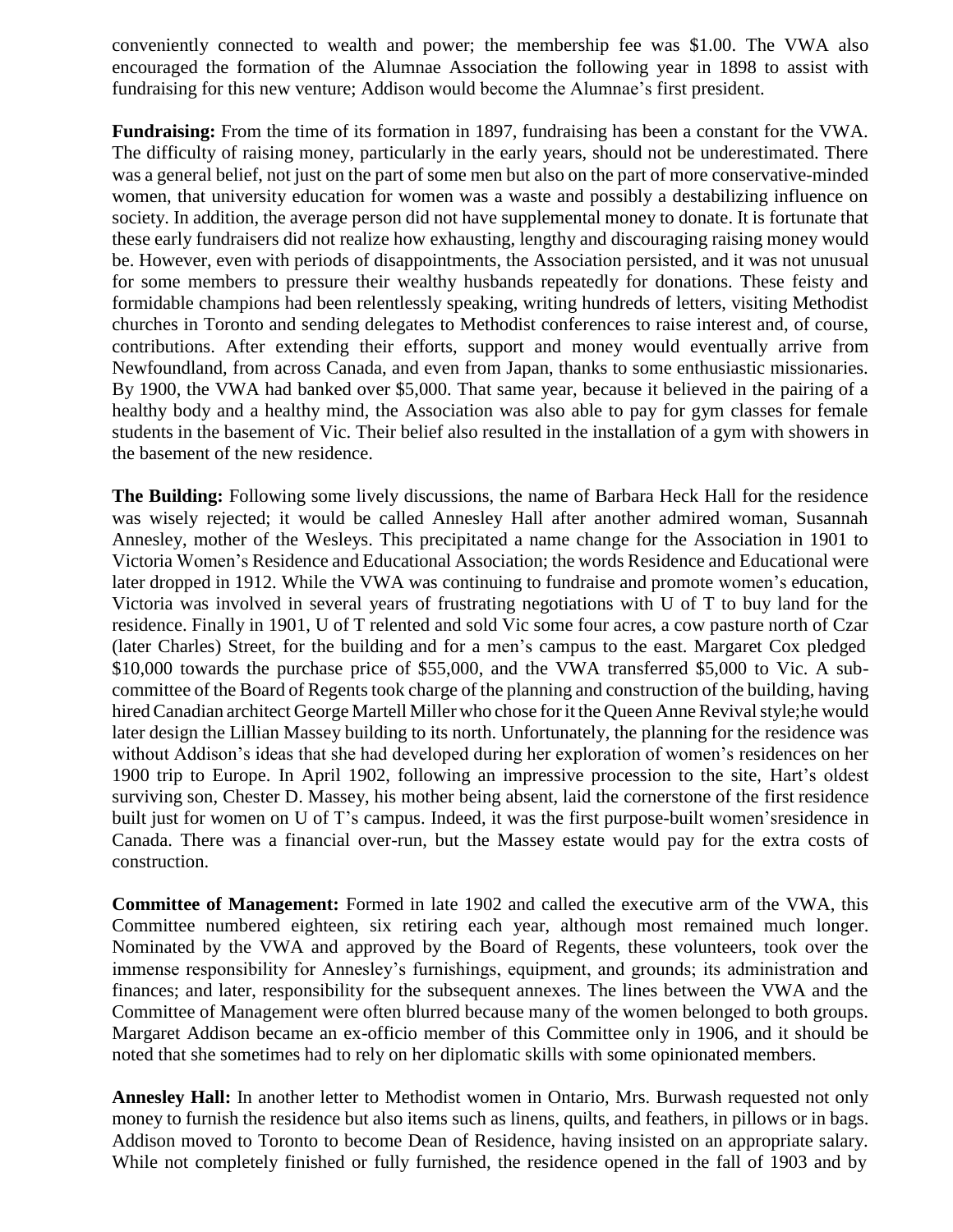October boasted a full complement with fifty-five female students, forty of them Vic undergraduates and fifteen from University College and the Conservatory of Music. Eventually, women from different churches furnished bedrooms, while Eliza Ann Phelps Massey (widow of Hart Massey) furnished the lower hall; Anna Vincent Massey (Mrs. Chester D. Massey, daughter-in-law of Hart Massey, and mother of Vincent and Raymond) the reception room; Margaret Wilson Eaton (Mrs. Timothy) the dining room; Margaret Cox the gym; Vic alumnae the library; and the VWA the remaining rooms.

The VWA and Dean Addison, envisioned Annesley Hall as more than a place to eat and sleep: they wanted it to be the best possible substitute home for their out-of-town residents. With this in mind, the older women assumed a semi-maternal role in support of the students and their all-round development, not just intellectual but also social, physical, moral and spiritual. To enhance the students' co-operation in this goal, the Dean began introducing student government to Annesley in 1904-5. It was an innovation in Canada that would eventually prove successful. In short, life in residence was designed to "broaden [the students'] views and mature their character." Thus, these young women could serve as the best Christian example for contemporary society.

**VWA Activities:** With more housing needed for out-of-town women students, in 1906 the Association undertook the renovation and furnishing of the Drynan house, now the site of Emmanuel College. This second residence, which housed twenty-three women, was called South Hall. When there was no longer space in the two residences, the VWA formed a boarding house committee to inspect and recommend rooms off campus. Few made this list. With growing numbers of women students, the VWA would prepare other houses on Bloor and Charles Streets. Requiring money to operate these residences, the Association continued to fundraise by organizing more lectures, readings, bake sales, bazaars, auctions, musicales, luncheons, and dinners. Having been advertised in the Toronto newspapers, one fundraiser occurred in November 1907 when Charles Trick Currelly, Vic 1898, later instrumental in the founding of the ROM and its first Director of the Department of Archeology, gave an illustrated lecture in the College chapel, 50 cents a ticket. After expenses that included \$6.00 for a lantern and \$1.50 for a carriage, the VWA cleared \$95.75 which was used for repairs and a furnace extension.

Money was also needed to assist students in need. This financial assistance had been done informally since the Association's beginning, particularly for missionaries' daughters. In 1909, a scholarship was set up to help them with residence fees, but this would become a bursary fund a couple of years later. (See also the Addendum.)

In 1908, the members decided that the men needed a residence, but their assistance proved unnecessary when the next year the Board of Regents received an offer from Chester D. Massey to build one. Aware that commuter female students lacked their own study, in 1912 the VWA furnished a comfortable parlour featuring a rosewood Heintzman piano in the Victoria College building (as they would for women lecturers on staff in 1930). Burwash Hall for the men would open in 1913.

That was also the year that the Burwashes retired from their lengthy service to Vic. This came after they took a year's leave of absence, occasioned by some unfortunate internal disputes centering on student government and rules of conduct for residence students. Margaret Burwash, having resigned as VWA president in 1912, was pleased to become an honorary president of the VWA in 1914. Her husband died four years later and she passed away in 1923 engendering great praise for her foresight and dedication to the cause of women's higher education. In recognition of the Burwashes' inestimable contributions to Vic, the VWA asked one of their descendents, Donald Adam Burwash, Vic 1954, to serve as an honorary president, a role he embraced until his sudden death in 2018.

**Wymilwood:** Vic students received a very generous gift in 1925 thanks to VWA member Agnes Euphemia (Pheme) Smart Wood. She convinced her husband Edward Rogers Wood to donate their home to Victoria for another women's residence and a student union. Located at 84 Queen's Park and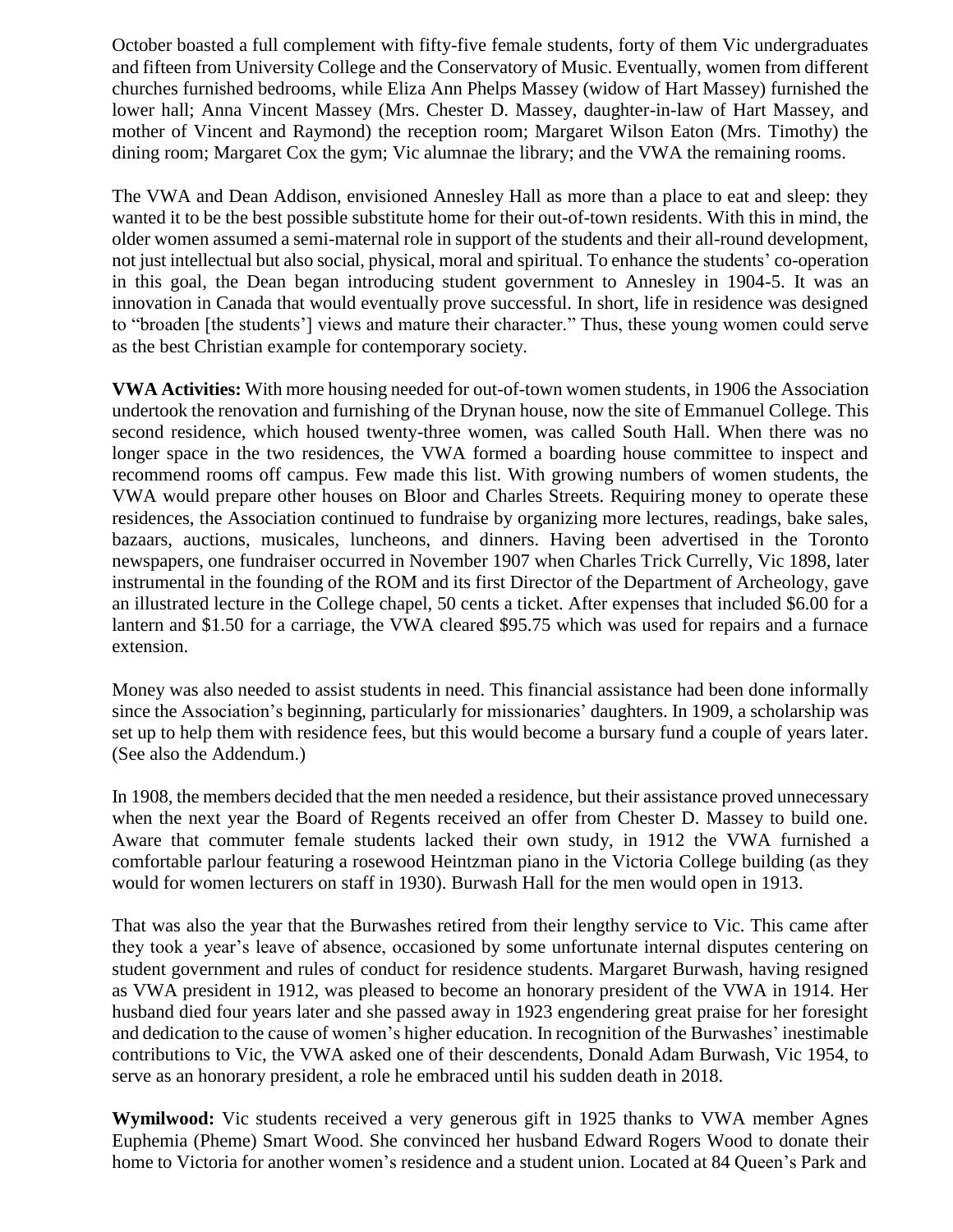worth then about \$150,000, it was named Wymilwood after their children William and Mildred. Lady Clara Flavelle, who lived next door at Holwood, 78 Queen's Park, now the Faculty of Law, undertook its remodeling and furnishing for some \$60,000. The elegant results were much admired at its highprofile opening in January 1926 which received enthusiastic coverage in the newspapers. (It is interesting that York University started out on the U of T campus in this very Wymilwood that had been renamed Falconer Hall; the Woods built their new home Glendon Hall on Bayview Avenue which later became the first location off the U of T campus of York University.)

**Church Union:** The VWA decided to raise funds for its projects and at the same time to help Church Union: in 1925 Methodists, Congregationalists, and most Presbyterians, formed the United Church of Canada and this Union underwent some difficulties. Therefore, in 1929 the VWA invited the women of the three Toronto presbyteries to Vic for a fundraising tea at Annesley Hall and for tours, led by students, through "their" college buildings. For three days, the VWA entertained more than 1,000 guests. The members may have helped consolidate church union, but they did not benefit financially making only \$8.96 after expenses. (Gradually over the years, the traditional church connection became less important, and now Victoria College is non-denominational. However, the United Church theological college, Emmanuel, founded in 1928, is still part of Victoria University.)

**Changes:** The energetic members of the Committee of Management were devoted to their responsibilities until 1920 when there occurred a significant upset. This lasted about a year during which time the Committee lost most of its power, Annesley was re-organized, and Margaret Addison was moved out; no longer Dean of Residence, she became Dean of Women, instead. Women rebelled; some resigned or threatened to resign, for it was felt that men were meddling in the affairs of the women. Finally, the turmoil subsided when the status quo was restored for a few more years. However, Vic, having taken over the finances, retained that responsibility. Dean Addison retired in the summer of 1931 to numerous accolades, gifts, teas and banquets. The VWA feted her with a garden party and announced that a \$5,000 fund had been established from which she would receive life-long income. With over 200 women students in residence, more changes came. By 1932, the Board of Regents had hired a warden to take over from the Committee of Management.

This Committee had functioned from December 1902 to June 1932 when it merged into the Women's Council which was eventually disbanded in 1952. During those years, the Committee had only three presidents, Margaret Burwash (1902-13), Mrs. R. N. (Mary Jane Crossen) Burns (1913-30), and Mrs. A. E. (Florence Warner) Lang (1930-32); they gave monthly reports to the VWA. Among its members had been Lillian Massey Treble, daughter of Hart Massey, his daughters-in-law Susan Denton Massey (Mrs. Walter Massey), Anna Vincent Massey, and then after her death, Margaret Phelps Massey, Chester's wives. There is a very moving tribute to this Committee and its outstanding work in the VWA records of April 26, 1933.

**A New Purpose:** The VWA and its Committee of Management were no longer involved with the administration of the residences and the student union, except as advisors. Its members decided to follow the suggestion of their retiring president Margaret Addison, who had served in that capacity since 1921, and their new president Maud Brown. Their recommendation was to find a new role as a link between Victoria and United Church members and between Victoria and the parents of all students. Therefore, in 1933, the VWA decided to invite the mothers of first-year students to join the organization; it hosted a reception for them in October which they had advertised in the newspapers. This was the beginning of their annual October Open House for Vic parents and friends to meet the professors and take student tours of the College. These Open Houses continued for many years, but changes would come when, in the fall of 1994, Victoria began to hold "Open Vic." In October of the following year, the VWA took part in U of T Day, in the Clubs Tent, King's College Circle. Feeling that its presence was not useful, it ended its participation in any open house.

**A New Wymilwood:** Vic decided to exchange Wymilwood on Queen's Park, where crossing the road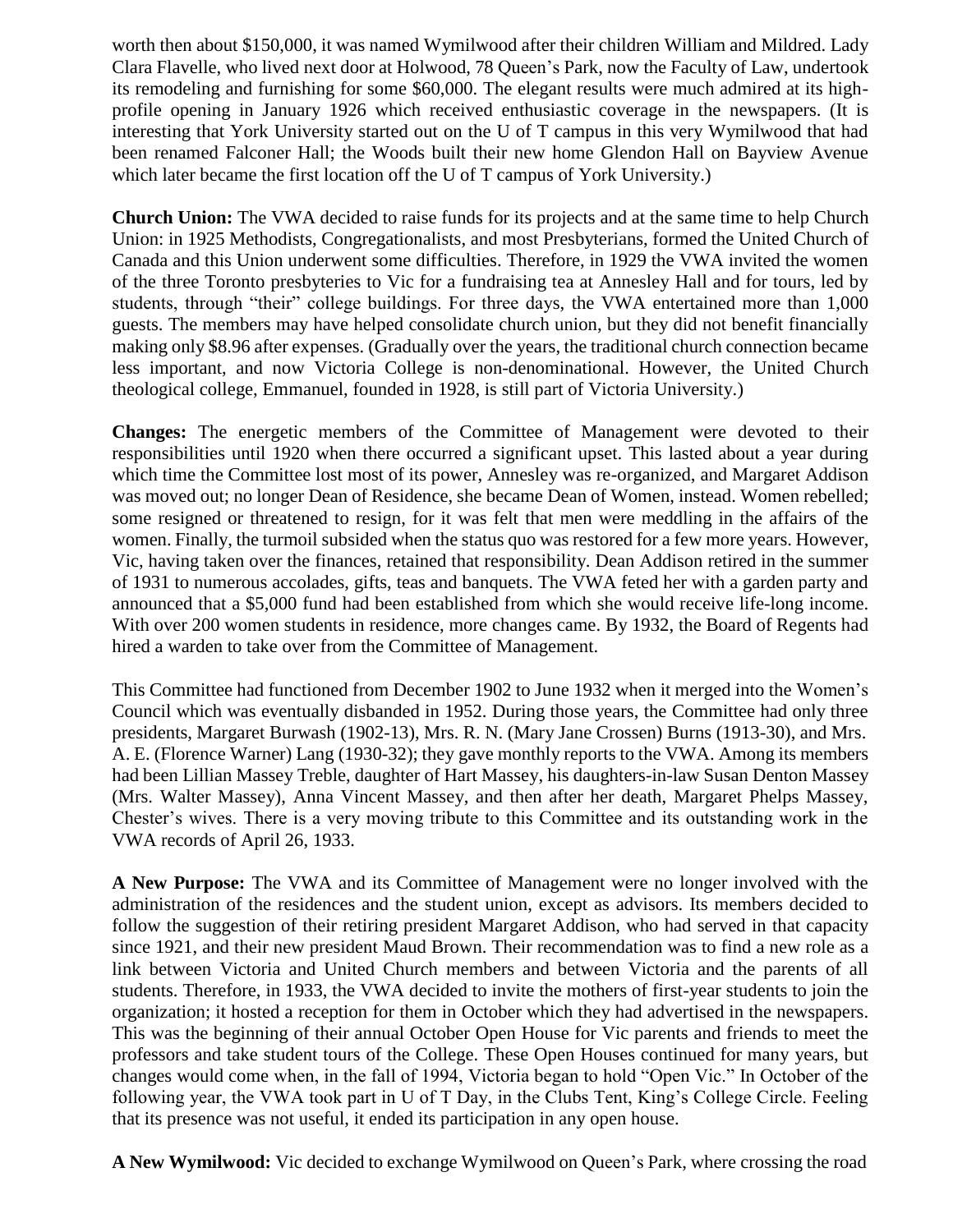safely had always been a challenge, with U of T for land on Charles Street West for a new student centre and food facility for Annesley; it, too, was named Wymilwood. Another jewel of architect Eric Arthur's, it opened in 1952, its design being praised even in Europe, partly because there was always access to natural light. The VWA raised almost \$2,000 through teas and private subscription in order to furnish its Copper Room. The Association's programmes, the ones in January then featuring music, which had always been important to its members, and the ones in February showcasing reports from students, continued in this new Wymilwood. VWA programmes are still offered today, but usually in Alumni Hall in "Old Vic."

**Roles of the VWA:** The VWA has assumed several roles over the course of its 125 years. The major one is that of fundraiser: first for Annesley Hall and then other residences for women students as well as for bursaries for students in need. The Association has also contributed to scholarships for Vic students. (See the Addendum below.) The Endowed Bursary Fund for Vic students, women and men, is central to its present-day fundraising role.

In another role, the VWA has always promoted Vic and its activities. Its programmes usually showcase Victoria academic and staff members who donate their time and expertise. These lectures are open to everyone with an interest in higher education. Students, whose president participates in the January "Vic Now" meetings, are always welcome to attend any meeting and to enjoy the refreshments. Their outgoing and incoming presidents are guests at the VWA April lunches.

As social orchestrator, its third role, the Association has organized hundreds of events over its long history, some on its own initiative, others at the request of Vic. On the Association's guest lists could have been, for example, any combination of its own members, missionaries on furlough, ministers' wives, other church women, parents, and those connected to Vic, including members of the Senate and Board of Regents. Locations of these events could have been in Vic venues, restaurants, Methodist/United churches, or even in a member's home for a smaller gathering. Among these many teas, receptions, lunches, and dinners, one notable event occurred in October 1934, when the VWA organized a lunch for 325 at Coles restaurant on Yonge Street to welcome Jessie Macpherson as the new Dean of Women and to welcome back Chancellor Edward Wilson Wallace after a period of ill health. The VWA lunches with a featured speaker, revived in 2002 by VWA President Anne Sinclair who was also a dynamic member of the Council of Women, take place in April and once again welcome members and Vic faculty, staff and alumni and contribute to a sense of community.

**Current Times:** The VWA, recipient of U of T's Arbor Award in 2013 in recognition of "the generosity and dedication of its members" and a life member of U of T's Presidents' Circle recognition society, realizes that there is still a need in the community for informative and engaging lectures that do not involve a significant time or financial commitment. It feels confident in continuing to offer several lectures during the academic year. Through these afternoon programmes, April luncheons, annual newsletters, its websites, phone calls and invitations to parents, the VWA maintains its role as a liaison between Victoria and the alumni, friends and relatives of past and present students, and members of the public. It also continues its fundraising for bursaries for Vic students, women as well as men, in financial need.

For some 125 years, through many transformations, the VWA has remained flexible and has been able to adapt to Vic's changing needs. No matter what the required transition, the Association has remained committed to Victoria and Vic students. We look forward to continuing our service with dedication and enthusiasm for many more years.